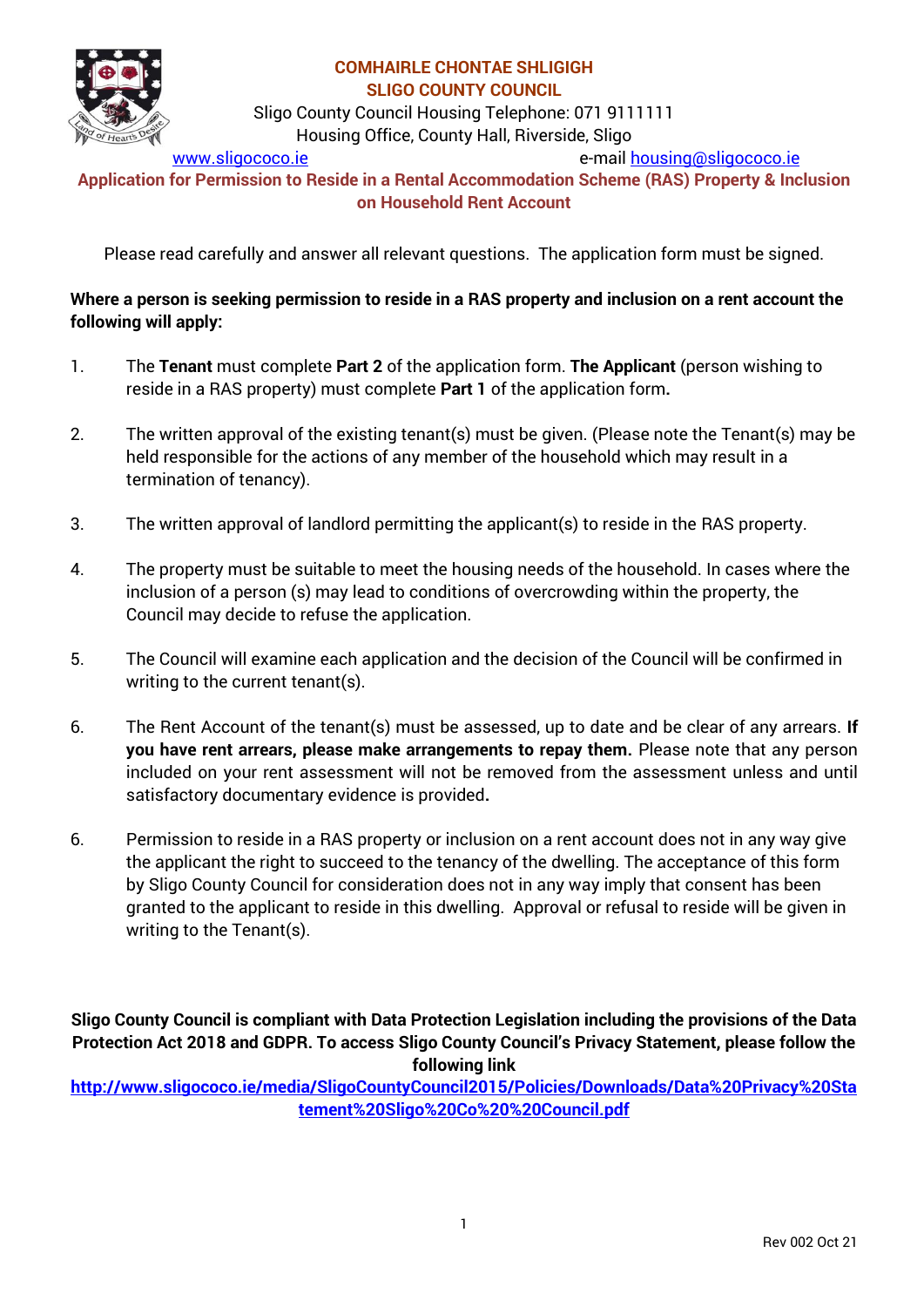

Sligo County Council Housing Telephone: 071 9111111

Housing Office, County Hall, Riverside, Sligo

[www.sligococo.ie](http://www.sligococo.ie/) e-mail [housing@sligococo.ie](mailto:housing@sligococo.ie)

**Application for Permission to Reside in a Rental Accommodation Scheme (RAS) Property & Inclusion on Household Rent Account** 

Checklist of information to be included with your application

## **Please ensure that you fully complete and sign the application form.**

Please ensure that you submit the following documentation if it is relevant in your case:

| 1. | Birth Certificate for person listed on application.                                                                                                                                | Yes        |
|----|------------------------------------------------------------------------------------------------------------------------------------------------------------------------------------|------------|
| 2. | <b>Confirmation of Permanent Residency Status</b><br>(It is necessary to submit copy of letter from the Department<br>of Justice, it is not adequate to present Stamp 4 card only) | Yes<br>N/a |
| 3. | Copy of Marriage Certificate (where relevant)                                                                                                                                      | N/a<br>Yes |
| 4. | Copy of Separation or Divorce Agreement (where relevant)                                                                                                                           | N/a<br>Yes |
| 5. | Evidence of Income for both Applicant & Tenant &<br>all persons residing in the dwelling                                                                                           | Yes        |
|    | (Please submit 2 recent consecutive payslips or<br>Receipts / letter from Department of Employment Affairs & Social Protection)                                                    |            |
| 6. | Proof of present address of applicant                                                                                                                                              | Yes        |
|    | (i.e. utility bill/bank statement/tenancy agreement etc addressed<br>to the applicant at their current address within the last six months)                                         |            |
| 7. | Photo I.D. i.e. copy of passport/driving licence of applicant                                                                                                                      | N/a<br>Yes |
|    |                                                                                                                                                                                    |            |

8 Interview Declaration – Access to Information Form must be signed in all cases in respect of all applicants over the age of 18 years.

**You may be asked for further documentation or clarification when processing your application.**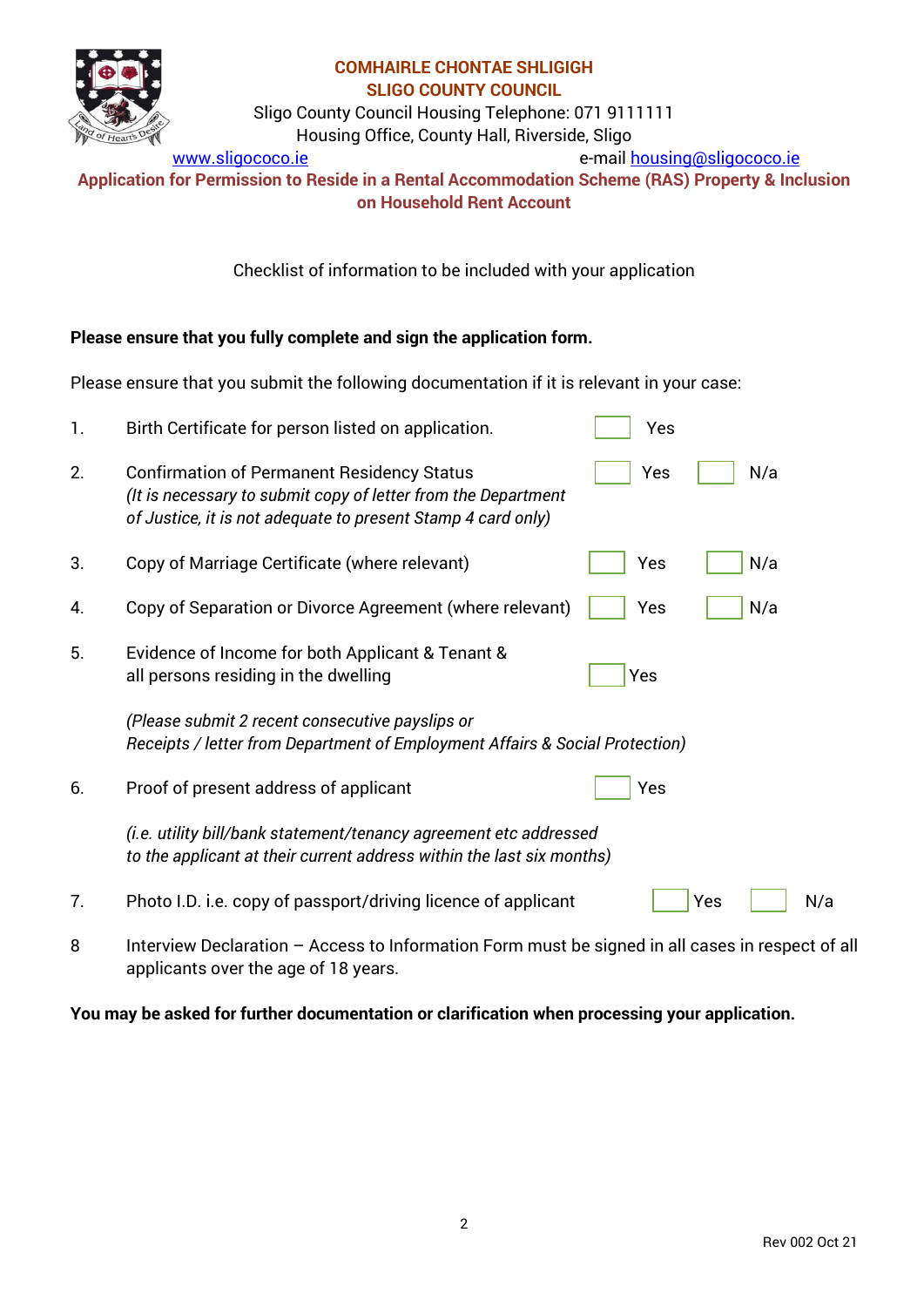

Sligo County Council Housing Telephone: 071 9111111

Housing Office, County Hall, Riverside, Sligo

[www.sligococo.ie](http://www.sligococo.ie/) e-mail [housing@sligococo.ie](mailto:housing@sligococo.ie)

**Application for Permission to Reside in a Rental Accommodation Scheme (RAS) Property & Inclusion on Household Rent Account** 

## PART 1 – FOR COMPLETION BY APPLICANT

## **(The applicant is the person seeking permission from the Council to reside in a RAS property)**

|                                                                             |                                                                 | <b>Applicant Details</b> |
|-----------------------------------------------------------------------------|-----------------------------------------------------------------|--------------------------|
| Name<br><b>Passport Size</b><br>Photograph(s) must be<br>attached           |                                                                 |                          |
| <b>Current Address</b>                                                      |                                                                 |                          |
| <b>Contact Phone No.</b>                                                    |                                                                 |                          |
| <b>PPSN</b>                                                                 |                                                                 |                          |
| Date of Birth<br>Please enclose your<br><b>Birth Certificate</b>            |                                                                 |                          |
| <b>Address of RAS House</b><br>in which you wish to<br>reside?              |                                                                 |                          |
| Name of Tenant(s) at<br>this Property?                                      |                                                                 |                          |
| What is your<br>relationship to above<br>named tenant(s)?                   |                                                                 |                          |
| Why do you wish to live<br>in this house?                                   |                                                                 |                          |
| Do you intend to occupy this property as your normal place of<br>residence? |                                                                 | Yes<br>No                |
|                                                                             | When do you intend to take up occupation in the RAS House?      |                          |
| date when you moved in                                                      | If you are already residing in the RAS House please provide the |                          |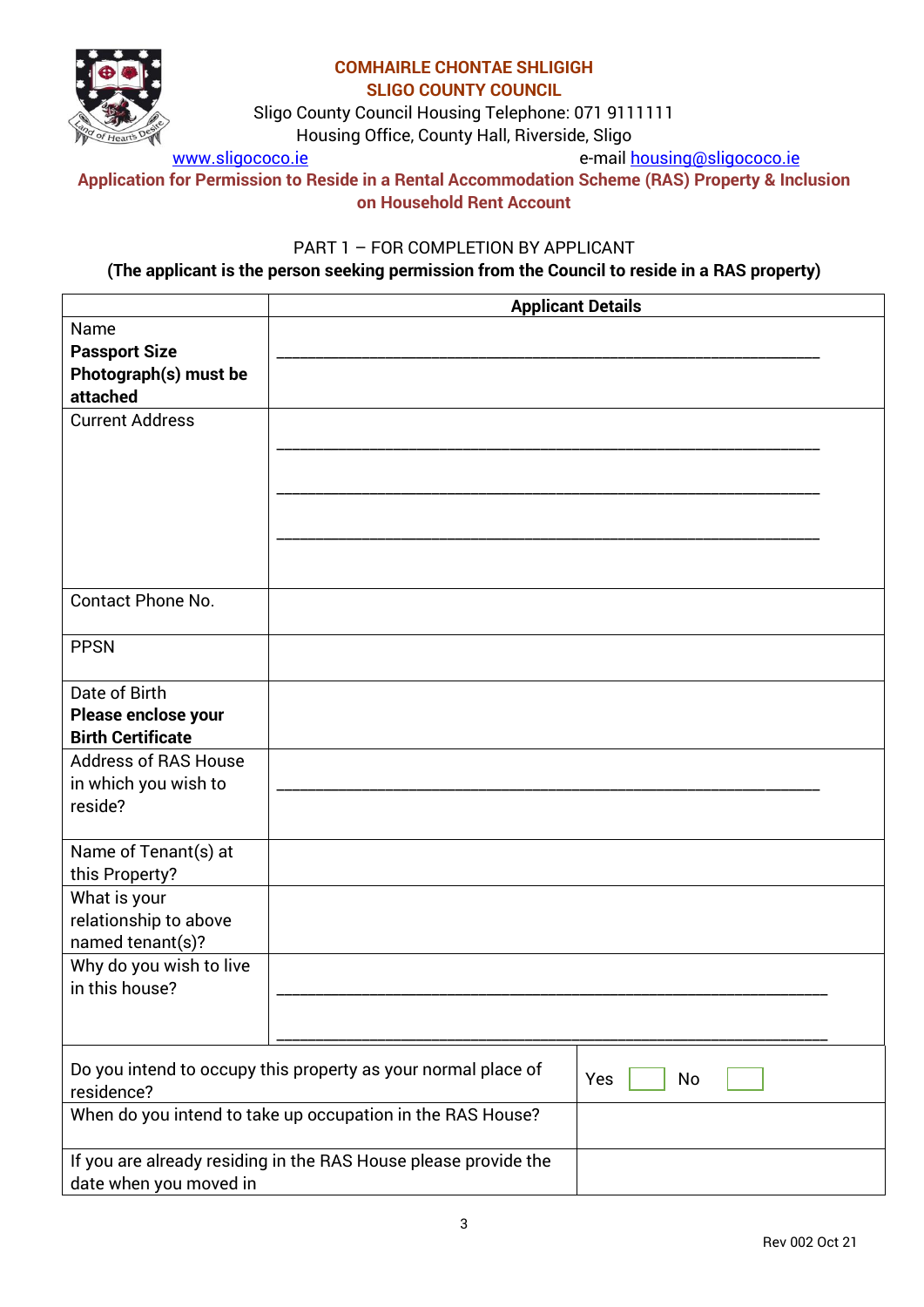

Sligo County Council Housing Telephone: 071 9111111

Housing Office, County Hall, Riverside, Sligo

[www.sligococo.ie](http://www.sligococo.ie/) e-mail [housing@sligococo.ie](mailto:housing@sligococo.ie)

| Application for Permission to Reside in a Rental Accommodation Scheme (RAS) Property & Inclusion |                           |  |
|--------------------------------------------------------------------------------------------------|---------------------------|--|
|                                                                                                  | on Household Rent Account |  |

|                                                                                                          |                                   | ON HOUSENOIG HENLACCOUNT                                |                           |                 |  |
|----------------------------------------------------------------------------------------------------------|-----------------------------------|---------------------------------------------------------|---------------------------|-----------------|--|
| What is your Marital Status?                                                                             |                                   |                                                         | Single                    |                 |  |
|                                                                                                          | Married                           |                                                         |                           |                 |  |
| If you are married please provide a copy of your marriage Certificate;                                   |                                   | Co-habiting Separated /                                 |                           |                 |  |
| if you are separated or divorced, please provide a copy of your                                          |                                   |                                                         | Divorced                  |                 |  |
| separation or divorce agreement                                                                          |                                   |                                                         | Other $-$ please specify: |                 |  |
|                                                                                                          |                                   |                                                         |                           |                 |  |
| What is your Citizenship                                                                                 | Irish Citizen                     |                                                         |                           |                 |  |
| Status?                                                                                                  | <b>EU Citizen</b>                 |                                                         |                           |                 |  |
|                                                                                                          | Non-EU Citizen                    |                                                         |                           |                 |  |
| <b>Non-EU Citizens must</b>                                                                              |                                   |                                                         |                           |                 |  |
| provide a copy of the                                                                                    |                                   |                                                         |                           |                 |  |
| letter granting residency                                                                                |                                   |                                                         |                           |                 |  |
| Please indicate your                                                                                     | □ Employed (full or part time)    |                                                         |                           |                 |  |
| employment status                                                                                        | $\Box$ Employed in back to        |                                                         |                           |                 |  |
|                                                                                                          | work/FAS scheme                   |                                                         |                           |                 |  |
| (Please tick the box)                                                                                    |                                   |                                                         |                           |                 |  |
|                                                                                                          | □ Self-Employed                   |                                                         |                           |                 |  |
| Please note that you                                                                                     |                                   | Lone Parent / Unemployed (and receiving Social welfare) |                           |                 |  |
| must provide up to date                                                                                  | □ Pensioner/Retired               |                                                         |                           |                 |  |
| evidence of your                                                                                         | Student<br>П.                     |                                                         |                           |                 |  |
| income: 3 Recent                                                                                         | Other, Please specify ___________ |                                                         |                           |                 |  |
| consecutive Payslips /                                                                                   |                                   |                                                         |                           |                 |  |
| <b>Social Welfare</b>                                                                                    |                                   |                                                         |                           |                 |  |
| <b>Receipt/Bank statement</b>                                                                            |                                   |                                                         |                           |                 |  |
| etc                                                                                                      |                                   |                                                         |                           |                 |  |
| Have you applied for housing with a Local Authority?                                                     |                                   |                                                         |                           |                 |  |
|                                                                                                          |                                   |                                                         |                           |                 |  |
| Sligo County Council: Yes                                                                                | No                                | If Yes, please provide Application Ref No: _______      |                           |                 |  |
|                                                                                                          |                                   |                                                         |                           |                 |  |
| <b>Other Local Authority: Yes</b>                                                                        | No                                | If Yes, please specify where: _                         |                           |                 |  |
|                                                                                                          |                                   |                                                         |                           |                 |  |
| Please state the name, date of birth & PPS Number of any other applicant (s) you wish to include in this |                                   |                                                         |                           |                 |  |
| application, their relationship to you & their weekly income if any.                                     |                                   |                                                         |                           |                 |  |
|                                                                                                          |                                   |                                                         |                           |                 |  |
| <b>Name</b>                                                                                              | <b>Date of Birth</b>              | <b>PPSN</b>                                             | <b>Relation to</b>        | Income per week |  |
|                                                                                                          |                                   |                                                         | <b>Applicant</b>          | €               |  |
|                                                                                                          |                                   |                                                         |                           |                 |  |
|                                                                                                          |                                   |                                                         |                           |                 |  |
|                                                                                                          |                                   |                                                         |                           |                 |  |
|                                                                                                          |                                   |                                                         |                           |                 |  |
|                                                                                                          |                                   |                                                         |                           |                 |  |
|                                                                                                          |                                   |                                                         |                           |                 |  |
|                                                                                                          |                                   |                                                         |                           |                 |  |
|                                                                                                          |                                   |                                                         |                           |                 |  |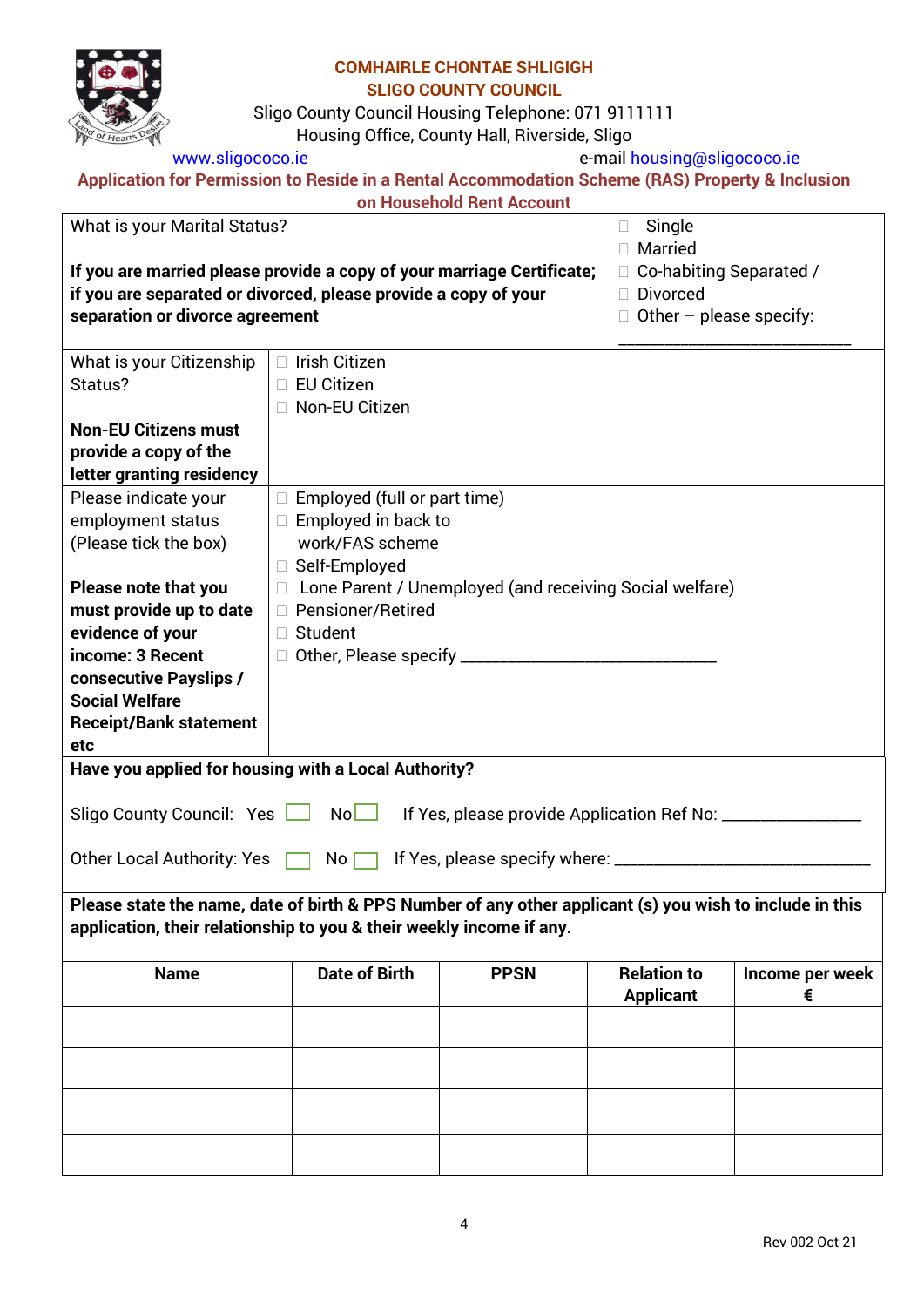

Г

#### **COMHAIRLE CHONTAE SHLIGIGH SLIGO COUNTY COUNCIL**

Sligo County Council Housing Telephone: 071 9111111

Housing Office, County Hall, Riverside, Sligo

[www.sligococo.ie](http://www.sligococo.ie/) e-mail [housing@sligococo.ie](mailto:housing@sligococo.ie)

٦

**Application for Permission to Reside in a Rental Accommodation Scheme (RAS) Property & Inclusion on Household Rent Account** 

| Please give all of the addresses at which you have lived in the last five years | Owned  | Rented |            |                           |
|---------------------------------------------------------------------------------|--------|--------|------------|---------------------------|
| Address                                                                         |        |        | Dates at   | <b>Reason for Leaving</b> |
|                                                                                 |        |        | Address    |                           |
|                                                                                 | $\Box$ | $\Box$ | From       |                           |
|                                                                                 |        |        |            |                           |
|                                                                                 |        |        |            |                           |
|                                                                                 |        |        |            |                           |
|                                                                                 |        |        |            |                           |
|                                                                                 |        |        | To         |                           |
|                                                                                 |        |        |            |                           |
|                                                                                 | $\Box$ | $\Box$ | From       |                           |
|                                                                                 |        |        |            |                           |
|                                                                                 |        |        |            |                           |
|                                                                                 |        |        |            |                           |
|                                                                                 |        |        |            |                           |
|                                                                                 |        |        | To         |                           |
|                                                                                 |        |        |            |                           |
|                                                                                 | $\Box$ | $\Box$ | From       |                           |
|                                                                                 |        |        |            |                           |
|                                                                                 |        |        |            |                           |
|                                                                                 |        |        |            |                           |
|                                                                                 |        |        |            |                           |
|                                                                                 |        |        | To         |                           |
|                                                                                 |        |        |            |                           |
|                                                                                 | $\Box$ | $\Box$ | From       |                           |
|                                                                                 |        |        |            |                           |
|                                                                                 |        |        |            |                           |
|                                                                                 |        |        |            |                           |
|                                                                                 |        |        |            |                           |
|                                                                                 |        |        | To         |                           |
|                                                                                 |        |        |            |                           |
|                                                                                 |        |        | From       |                           |
|                                                                                 |        |        |            |                           |
|                                                                                 |        |        |            |                           |
|                                                                                 |        |        |            |                           |
|                                                                                 |        |        |            |                           |
|                                                                                 |        |        | ${\sf To}$ |                           |
|                                                                                 |        |        |            |                           |
|                                                                                 |        |        | From       |                           |
|                                                                                 |        |        |            |                           |
|                                                                                 |        |        |            |                           |
|                                                                                 |        |        |            |                           |
|                                                                                 |        |        |            |                           |
|                                                                                 |        |        | To         |                           |
|                                                                                 |        |        |            |                           |
|                                                                                 |        |        |            |                           |
|                                                                                 |        |        |            |                           |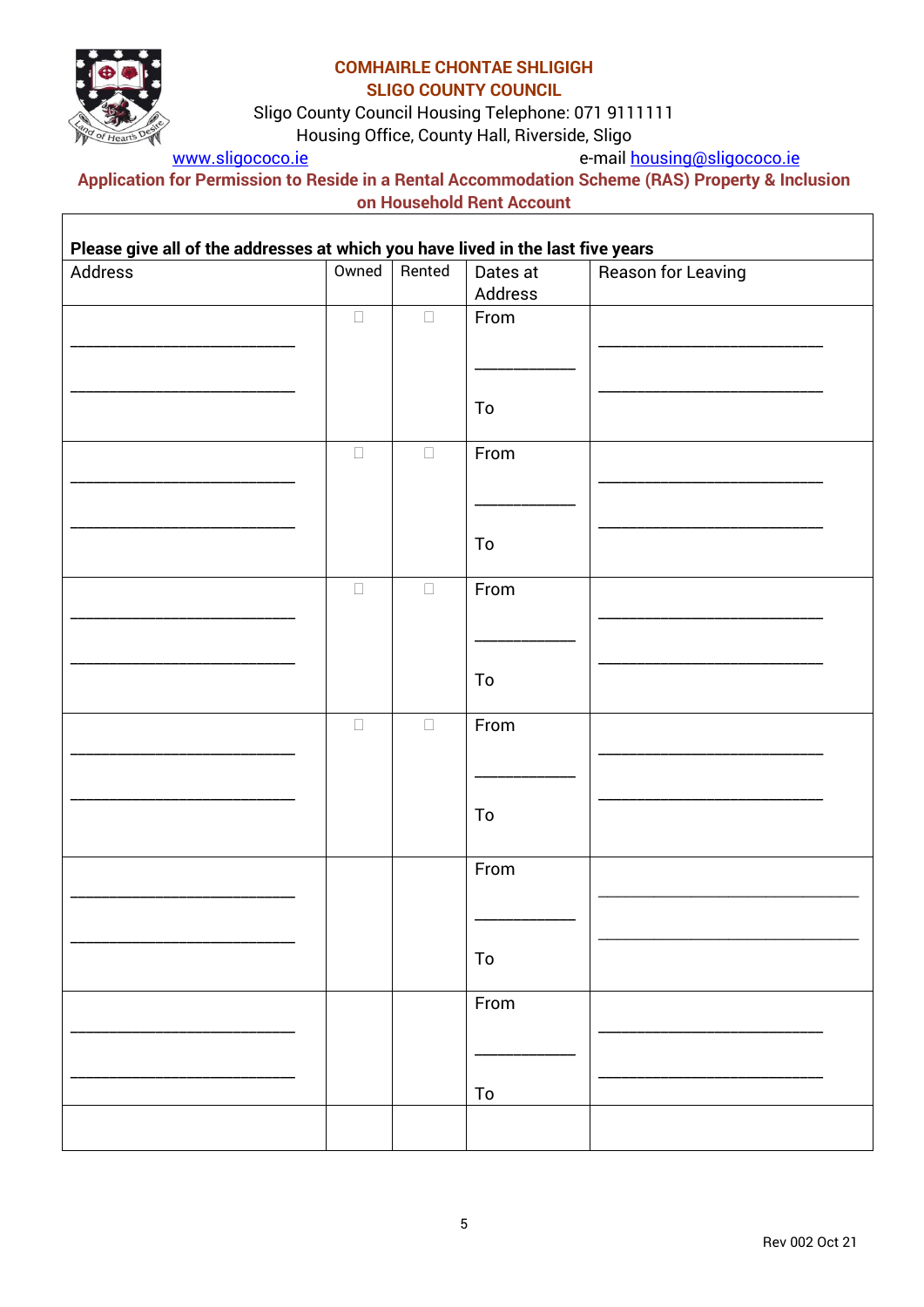

Sligo County Council Housing Telephone: 071 9111111

Housing Office, County Hall, Riverside, Sligo

[www.sligococo.ie](http://www.sligococo.ie/) e-mail [housing@sligococo.ie](mailto:housing@sligococo.ie)

| Application for Permission to Reside in a Rental Accommodation Scheme (RAS) Property & Inclusion |  |
|--------------------------------------------------------------------------------------------------|--|
|--------------------------------------------------------------------------------------------------|--|

|                                               | on Household Rent Account                                                                              |      |             |
|-----------------------------------------------|--------------------------------------------------------------------------------------------------------|------|-------------|
| Were you ever housed by Sligo County Council? |                                                                                                        | Yes: | No: $\Box$  |
|                                               |                                                                                                        |      |             |
| Period of tenancy:                            |                                                                                                        |      |             |
| Reason for leaving:                           | Did you ever live in Local Authority Accommodation in Ireland or the UK?                               |      | Yes:<br>No: |
|                                               |                                                                                                        |      |             |
| Period of tenancy:                            |                                                                                                        |      |             |
| Reason for leaving:                           |                                                                                                        |      |             |
|                                               |                                                                                                        |      |             |
| land etc.?                                    | Do you presently own any property (whether purchased or inherited) in Ireland or elsewhere i.e. house, |      |             |
| $\Box$ No $\Box$<br>$\Box$ Yes                |                                                                                                        |      |             |
|                                               |                                                                                                        |      |             |
|                                               |                                                                                                        |      |             |
|                                               |                                                                                                        |      |             |

| Have you ever in the past owned any property (whether purchased or inherited) in Ireland or elsewhere<br>i.e. house, land etc.? |  |  |  |  |  |  |
|---------------------------------------------------------------------------------------------------------------------------------|--|--|--|--|--|--|
| Yes<br>If yes, and you no longer own this property, please give details:<br>No.                                                 |  |  |  |  |  |  |
|                                                                                                                                 |  |  |  |  |  |  |
|                                                                                                                                 |  |  |  |  |  |  |

| <b>Other Information</b>                                                                                                                                                                                      |
|---------------------------------------------------------------------------------------------------------------------------------------------------------------------------------------------------------------|
| Do you, or any of the other persons listed on this application form, have any criminal convictions or<br>any charges pending?<br>Yes<br>No<br>If yes, please give name of each person and details of charges: |
|                                                                                                                                                                                                               |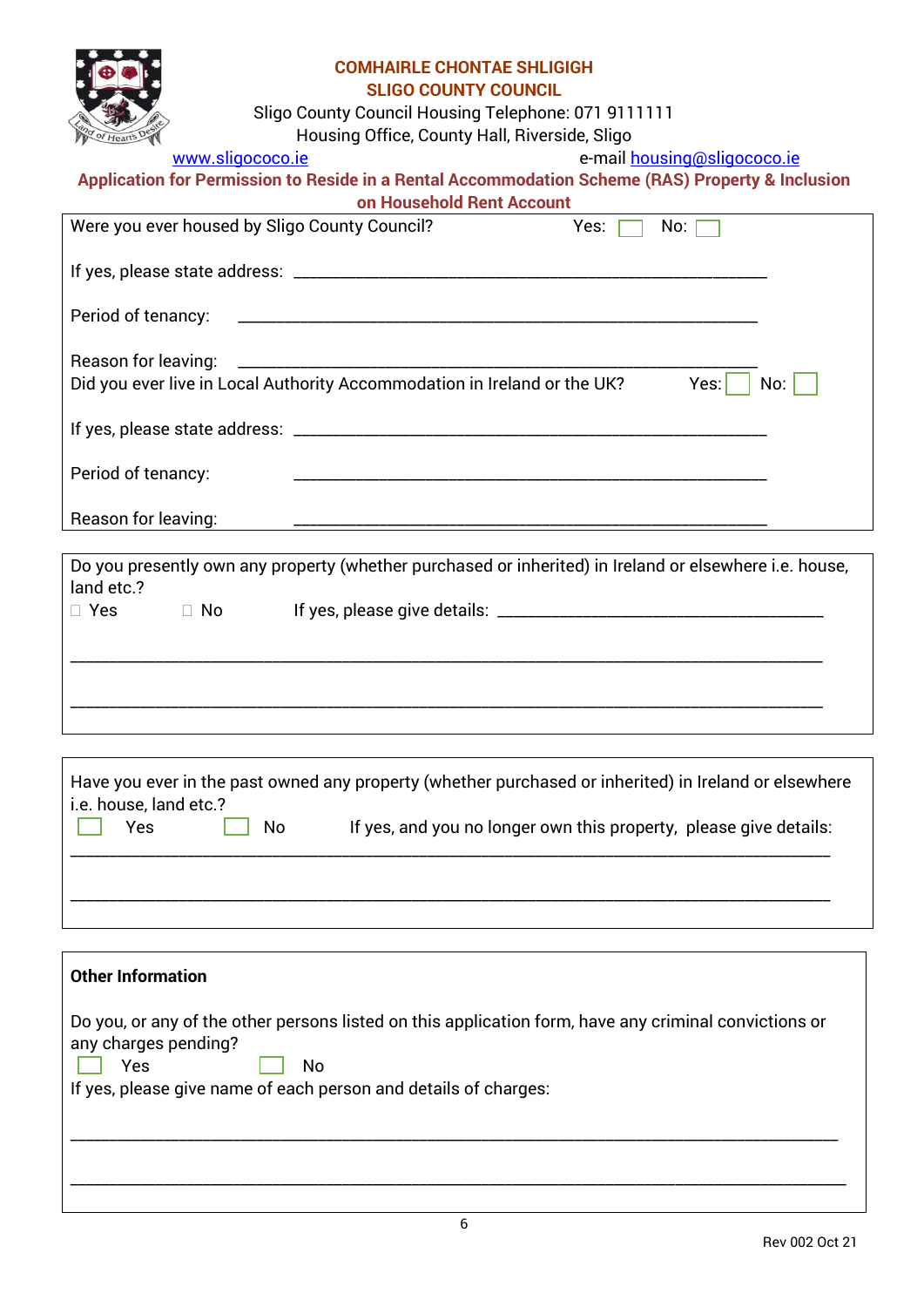

Sligo County Council Housing Telephone: 071 9111111

Housing Office, County Hall, Riverside, Sligo

[www.sligococo.ie](http://www.sligococo.ie/) e-mail [housing@sligococo.ie](mailto:housing@sligococo.ie)

**Application for Permission to Reside in a Rental Accommodation Scheme (RAS) Property & Inclusion on Household Rent Account** 

Is there any other information you wish to give which is relevant to your application for Permission to Reside / Inclusion on the Household Rent Account?

\_\_\_\_\_\_\_\_\_\_\_\_\_\_\_\_\_\_\_\_\_\_\_\_\_\_\_\_\_\_\_\_\_\_\_\_\_\_\_\_\_\_\_\_\_\_\_\_\_\_\_\_\_\_\_\_\_\_\_\_\_\_\_\_\_\_\_\_\_\_\_\_\_\_\_\_\_\_\_\_\_\_\_\_\_\_\_\_\_\_\_\_\_\_\_\_\_\_

\_\_\_\_\_\_\_\_\_\_\_\_\_\_\_\_\_\_\_\_\_\_\_\_\_\_\_\_\_\_\_\_\_\_\_\_\_\_\_\_\_\_\_\_\_\_\_\_\_\_\_\_\_\_\_\_\_\_\_\_\_\_\_\_\_\_\_\_\_\_\_\_\_\_\_\_\_\_\_\_\_\_\_\_\_\_\_\_\_\_\_\_\_\_\_\_\_\_

\_\_\_\_\_\_\_\_\_\_\_\_\_\_\_\_\_\_\_\_\_\_\_\_\_\_\_\_\_\_\_\_\_\_\_\_\_\_\_\_\_\_\_\_\_\_\_\_\_\_\_\_\_\_\_\_\_\_\_\_\_\_\_\_\_\_\_\_\_\_\_\_\_\_\_\_\_\_\_\_\_\_\_\_\_\_\_\_\_\_\_\_\_\_\_\_\_\_\_

\_\_\_\_\_\_\_\_\_\_\_\_\_\_\_\_\_\_\_\_\_\_\_\_\_\_\_\_\_\_\_\_\_\_\_\_\_\_\_\_\_\_\_\_\_\_\_\_\_\_\_\_\_\_\_\_\_\_\_\_\_\_\_\_\_\_\_\_\_\_\_\_\_\_\_\_\_\_\_\_\_\_\_\_\_\_\_\_\_\_\_\_\_\_\_\_\_\_\_

I hereby declare that the information supplied on this application form is correct and I grant permission to Sligo County Council to carry out any checks necessary in the processing of this application. (Attached interview declaration form must be signed and attached to this application)

I understand that permission to reside or inclusion on the rent account does not in any way give me the right to succeed to the tenancy of the dwelling.

**Signature of Applicant:** \_\_\_\_\_\_\_\_\_\_\_\_\_\_\_\_\_\_\_\_\_\_\_\_\_\_\_\_\_\_\_\_\_\_\_\_\_ Date:\_\_\_\_\_\_\_\_\_\_\_\_\_\_\_\_\_\_\_\_\_\_\_\_\_\_\_\_\_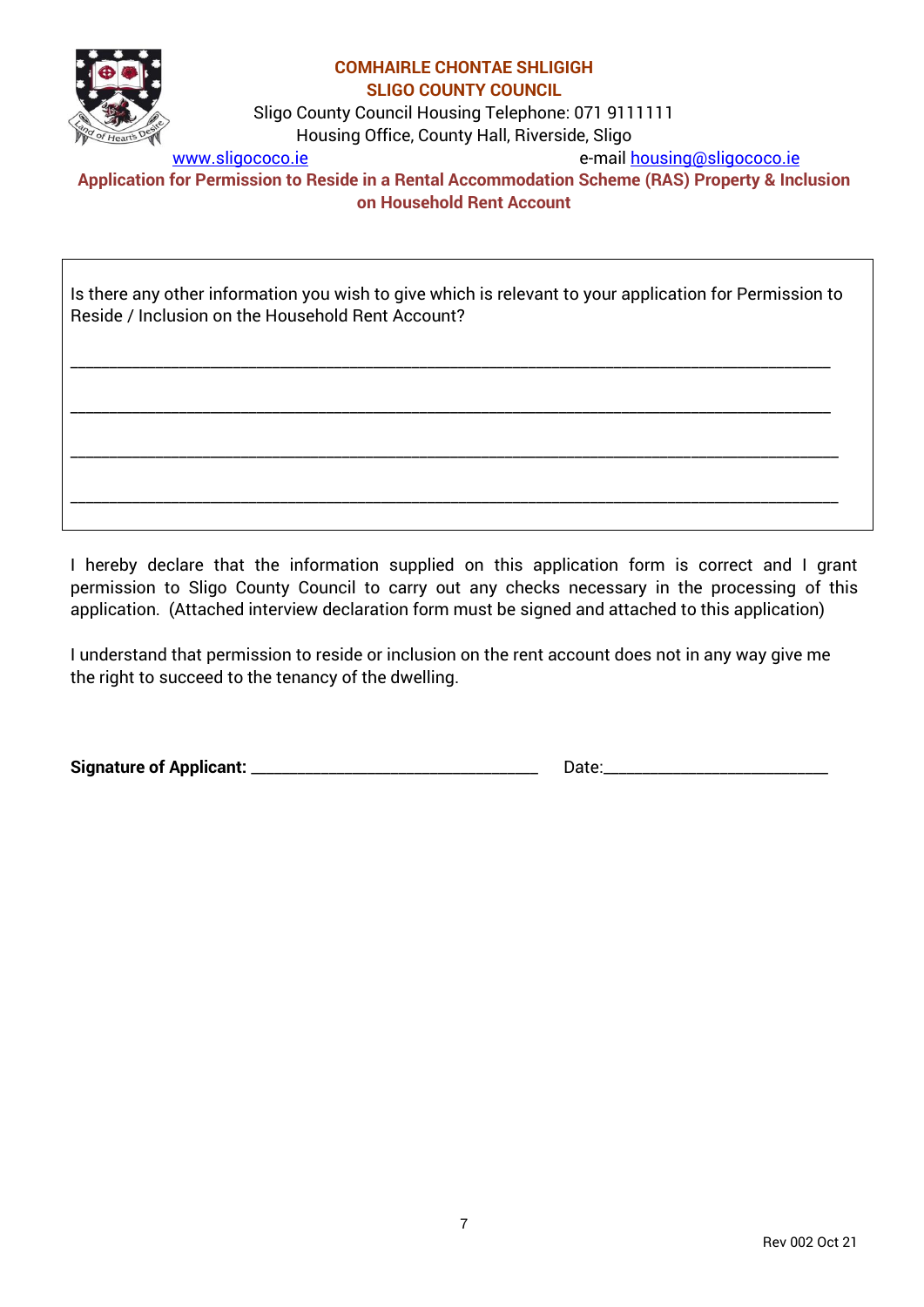

Sligo County Council Housing Telephone: 071 9111111

Housing Office, County Hall, Riverside, Sligo

[www.sligococo.ie](http://www.sligococo.ie/) e-mail [housing@sligococo.ie](mailto:housing@sligococo.ie)

**Application for Permission to Reside in a Rental Accommodation Scheme (RAS) Property & Inclusion on Household Rent Account** 

# **PART 2 – FOR COMPLETION BY TENANT(S) OF PROPERTY**

| Tenant's Name:<br>__________________________________Contact Number _______________________________                                                                                                                |                                                                                                                                                                |                               |  |  |  |
|-------------------------------------------------------------------------------------------------------------------------------------------------------------------------------------------------------------------|----------------------------------------------------------------------------------------------------------------------------------------------------------------|-------------------------------|--|--|--|
| Joint Tenant's Name: _________________________________Contact Number________________________________                                                                                                              |                                                                                                                                                                |                               |  |  |  |
| (insert name of applicant)                                                                                                                                                                                        |                                                                                                                                                                |                               |  |  |  |
| to reside with me/us at:                                                                                                                                                                                          |                                                                                                                                                                |                               |  |  |  |
|                                                                                                                                                                                                                   |                                                                                                                                                                | (insert address of property). |  |  |  |
|                                                                                                                                                                                                                   | Please state number of bedrooms in property: _____________<br>Tenant's Current Weekly Income: _________________________________(Documentary evidence required) |                               |  |  |  |
| Joint Tenant's Current Weekly Income: _________________________(Documentary evidence required)                                                                                                                    |                                                                                                                                                                |                               |  |  |  |
| Please state the name, date of birth & PPS Number of all other household members currently registered<br>as residing at this property. Documentary evidence of all sources of their income must also be provided. |                                                                                                                                                                |                               |  |  |  |
| <b>Date of Birth</b><br><b>Relation to</b><br>Income per week<br><b>Name</b><br><b>PPSN</b><br><b>Applicant</b><br>€                                                                                              |                                                                                                                                                                |                               |  |  |  |
|                                                                                                                                                                                                                   |                                                                                                                                                                |                               |  |  |  |
|                                                                                                                                                                                                                   |                                                                                                                                                                |                               |  |  |  |
|                                                                                                                                                                                                                   |                                                                                                                                                                |                               |  |  |  |

I/We acknowledge that if the applicant named above is granted permission to reside in this property that their income from Employment and/or Social Welfare (if any) will be taken into account in the calculation of my/our weekly rent payable in relation to this property.

I/We further acknowledge that if the applicant named above is granted permission to reside in this property that it will be subject to the applicant complying with the tenancy conditions as signed for by me/us the tenant (s).

I/We, being the tenant(s) of the property referred to above, hereby agree to the inclusion of on my/our rent account subject to the approval of Sligo County Council and in accordance with the current Differential Rent Scheme.

| ______ | Signed: | (Tenant) | Date: |
|--------|---------|----------|-------|
|--------|---------|----------|-------|

**Signed: \_\_\_\_\_\_\_\_\_\_\_\_\_\_\_\_\_\_\_\_\_\_\_\_\_\_\_\_\_\_\_\_\_\_\_ (Joint Tenant) Date: \_\_\_\_\_\_\_\_\_\_\_\_\_\_\_\_\_\_\_\_\_\_\_\_\_\_\_\_**